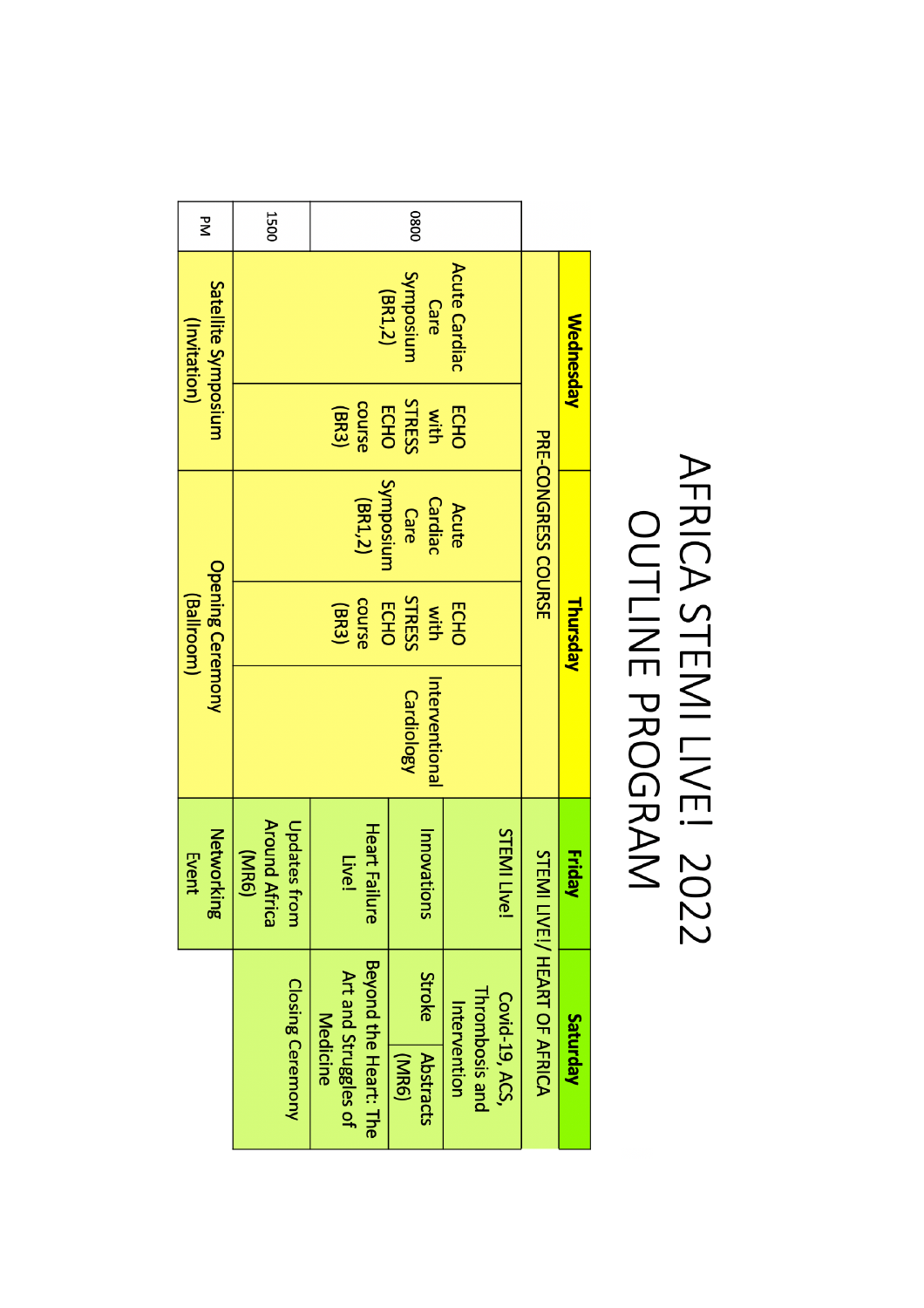# THE AFRICA STEMI TWO-DAY ACUTE CARDIOVASCULAR CARE SYMPOSIUM Wed May  $4^{th}$  – Thur May  $5^{th}$

| DAY ONE WEDNESDAY MAY 4th<br><b>Acute Cardiovascular Care Symposium</b> |                                                                                                                                 |                                 |  |
|-------------------------------------------------------------------------|---------------------------------------------------------------------------------------------------------------------------------|---------------------------------|--|
| 0700: Registration                                                      |                                                                                                                                 |                                 |  |
| 0800-0815                                                               | Introduction: Gaps in acute cardiovascular care in Africa                                                                       | Gerald Yonga                    |  |
|                                                                         | Session 1: Acute Left Ventricular Failure and Pulmonary Edema                                                                   |                                 |  |
| 0815-0825                                                               | Acute Heart Failure: aetiology, significance, and epidemiology in a nutshell                                                    | Gerald Yonga                    |  |
| 0825-0835                                                               | Chalk Talk: When to suspect it                                                                                                  | Sorabh Kothari                  |  |
| 0835-0850                                                               | Chalk Talk: Evaluation of acute heart failure in the emergency department or<br>physicians' office-- first responder management | Sorabh Kothari                  |  |
| 0850-0910                                                               | Investigation and diagnosis: how, what, where, when?                                                                            | Parag Patel                     |  |
| 0910-0930                                                               | Acute and intensive care management                                                                                             | Andrew Owuor                    |  |
| 0930-0940                                                               | Common challenges to management and solutions                                                                                   | Parag Patel                     |  |
| 0940-0950                                                               | A perspective from well-resourced environment in Africa                                                                         | Martin Musumbi                  |  |
| 0950-1005                                                               | Chalk Talk: A perspective from a resource-limited environment in Africa                                                         | Parag Patel and Andrew<br>Owuor |  |
| 1005-1015                                                               | Open Discussion                                                                                                                 | Parag Patel and Andrew<br>Owuor |  |
| <b>TEA BREAK AND EXHIBITIONS</b>                                        |                                                                                                                                 |                                 |  |

| Session 2: Acute Pulmonary Embolism                                                                                                                                                       |                                                                                                   |                                  |  |
|-------------------------------------------------------------------------------------------------------------------------------------------------------------------------------------------|---------------------------------------------------------------------------------------------------|----------------------------------|--|
| 1045-1055                                                                                                                                                                                 | Acute Pulmonary Embolism: aetiology, significance, and epidemiology                               | Ken Kipkulei                     |  |
| 1055-1105                                                                                                                                                                                 | Chalk Talk: When to suspect it                                                                    | Jean Wanjema and Nelson<br>Fundi |  |
| 1105-1120                                                                                                                                                                                 | Chalk Talk: Evaluation in the Emergency room/physicians' office and first<br>responder management | Jean Wanjema and Nelson<br>Fundi |  |
| 1120-1140                                                                                                                                                                                 | Investigation and diagnosis                                                                       | Sorabh Kothari                   |  |
| 1140-1200                                                                                                                                                                                 | Acute and intensive care management                                                               | Ken Kipkulei                     |  |
| 1200-1210                                                                                                                                                                                 | Common challenges to management and solutions                                                     | Parag Patel / team               |  |
| 1210-1220                                                                                                                                                                                 | A perspective from well-resourced environment in Africa                                           | Parag Patel / team               |  |
| 1220-1235                                                                                                                                                                                 | Chalk Talk: A perspective from a resource-limited environment in Africa                           | Andrew Owuor                     |  |
| 1235-1245                                                                                                                                                                                 | Open Discussion                                                                                   | Andrew Owuor                     |  |
| 1245<br><b>WORKING LUNCH</b><br>Accessing Heart Failure Therapies in A Resource Limited Environment<br>$\mathsf{D}_{\mathsf{r}}$ , $\mathsf{D}_{\mathsf{a}}$ of $\mathsf{Cil}_\mathsf{a}$ |                                                                                                   |                                  |  |

Dr. Dan Gikonyo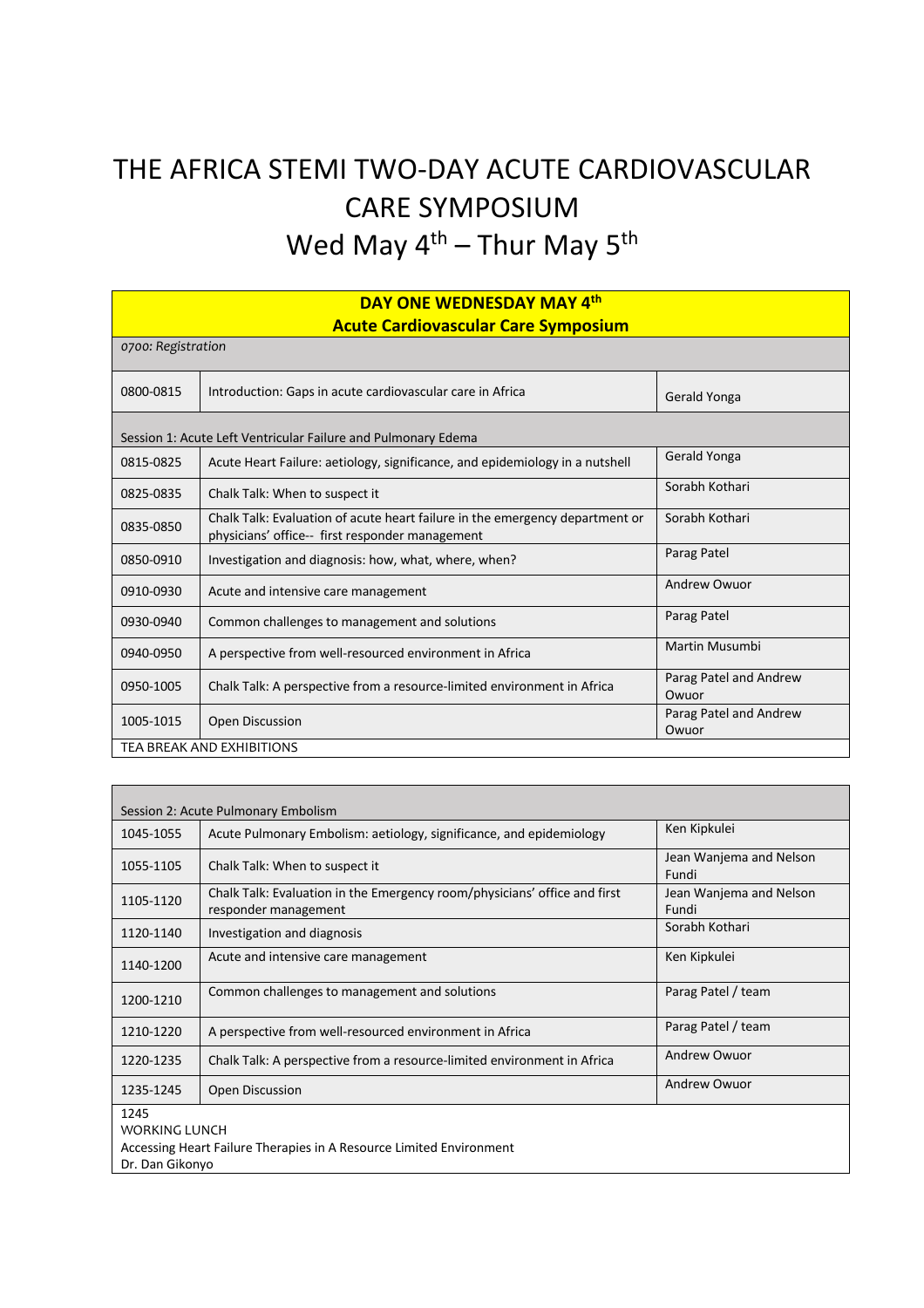| Session 3: Cardiac Tamponade |                                                                                                            |                              |  |  |
|------------------------------|------------------------------------------------------------------------------------------------------------|------------------------------|--|--|
| 1400-1410                    | What it is, what causes it in Africa, and what is its importance/epidemiology                              | Hassan Aden                  |  |  |
| 1410-1420                    | Chalk Talk: When to suspect it                                                                             | Parag Patel / team           |  |  |
| 1420-1430                    | Chalk Talk: Evaluation in the Emergency room/physicians' office and first<br>responder management          | Parag Patel / team           |  |  |
| 1430-1450                    | Investigation and diagnosis                                                                                | Hasham Varwani/ Peter Mugo   |  |  |
| 1450-1510                    | Acute care management: Demonstration of echo guided pericardiocentesis &<br>pericardial drainage equipment | Hasham Varwani/ Peter Mugo   |  |  |
| 1510-1520                    | A perspective from well-resourced environment in Africa                                                    | Mohsen Gaballa               |  |  |
| 1520-1530                    | Open Discussion                                                                                            | Hassan Aden                  |  |  |
|                              | <b>TEA AND EXHIBITIONS</b>                                                                                 |                              |  |  |
|                              | Session 4: Acute Limb Ischemia                                                                             |                              |  |  |
| 1600-1610                    | What it is, what causes it in Africa, and what is its importance/epidemiology                              | Hardeep Gill                 |  |  |
| 1610-1620                    | Chalk Talk: When to suspect it                                                                             | Jean/ Nelson team            |  |  |
| 1620-1650                    | Evaluation, Investigation and diagnosis                                                                    | Moustafa Musajee             |  |  |
| 1650-1720                    | Acute management: What is the evidence, is it available in Africa?                                         | Hardeep Gill                 |  |  |
| 1720-1730                    | Open Discussion                                                                                            | Hardeep Gill and Parag Patel |  |  |
| 1800<br><b>MEETING CLOSE</b> |                                                                                                            |                              |  |  |

| DAY TWO THURSDAY MAY 5th   |                                                                                                                         |                      |  |
|----------------------------|-------------------------------------------------------------------------------------------------------------------------|----------------------|--|
|                            | <b>Acute Cardiovascular Care Symposium</b>                                                                              |                      |  |
|                            | Directors: P. Patel, M. Jeilan, N. Mathenge, E. Nasrallah, S. Kothari, E. Schmidt, B. Wachira, Hasham Varwani, R. Kimeu |                      |  |
| Session 5: Tachyarrhythmia |                                                                                                                         |                      |  |
| 0800-0810                  | Aetiology: which are the important acute arrhythmias, differentiation between<br>primary and secondary tachyarrhythmias | Redemptar Kimeu      |  |
| 0810-0840                  | ECG revision and classification of tachyarrhythmias                                                                     | <b>Mohamed Salim</b> |  |
| 0840-0850                  | Investigation and diagnosis                                                                                             | <b>Mohamed Salim</b> |  |
| 0850-0910                  | Chalk Talk: Acute SVT management including flutter.<br>Valsalva/drugs/adenosine/cardioversion                           | Parag Patel / team   |  |
| 0910-0920                  | Chalk Talk: Acute VT management. Drugs/cardioversion. Evidence for drugs in<br>acute care                               | Parag Patel / team   |  |
| 0920-0930                  | Fast atrial fibrillation: acute and intensive care management, evidence for drugs<br>in acute care                      | <b>Mohamed Salim</b> |  |
| 0930-0945                  | Open Discussion                                                                                                         | Parag Patel          |  |
| TEA BREAK AND EXHIBITIONS  |                                                                                                                         |                      |  |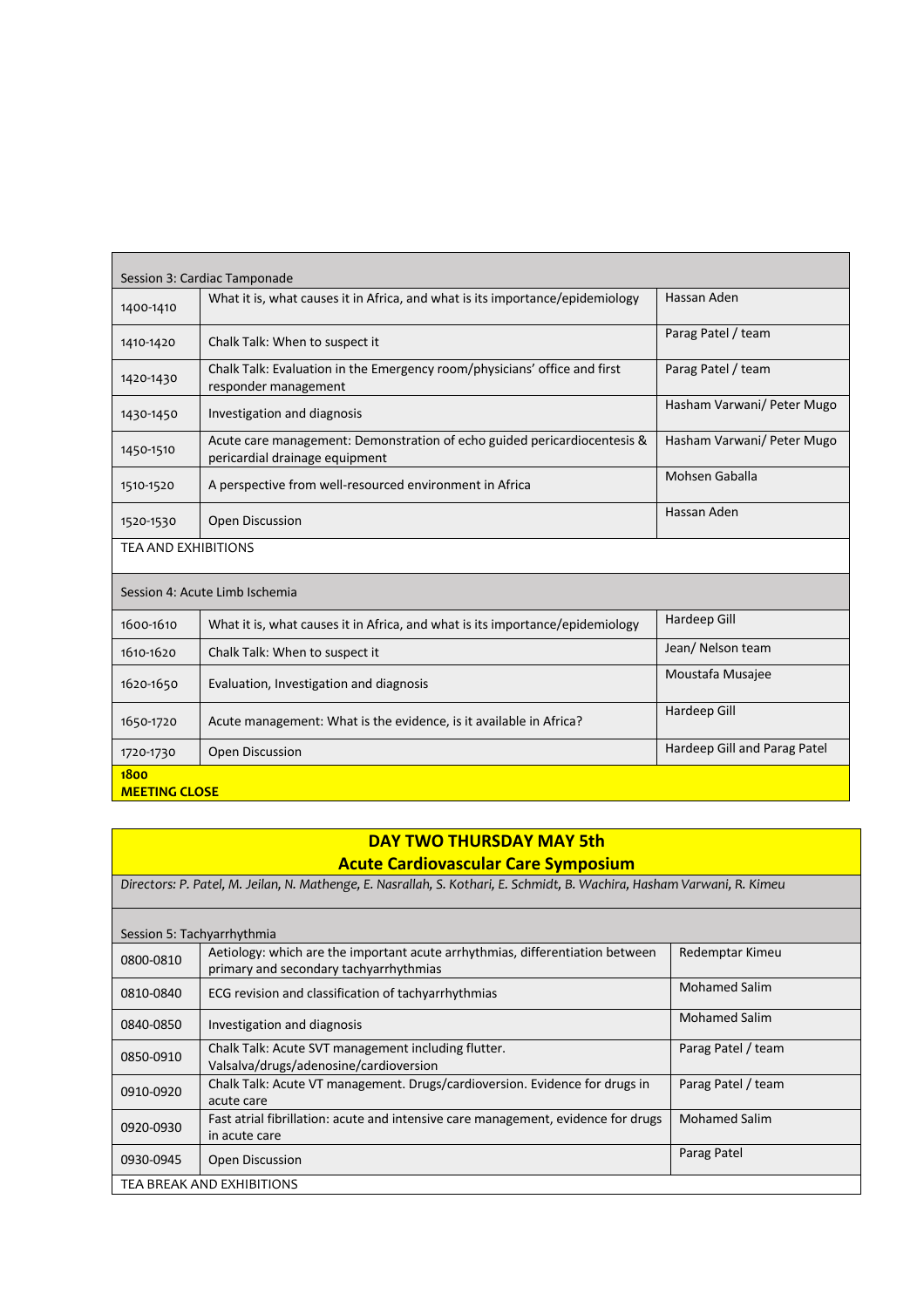| Session 6: Acute Stroke      |                                                                                                   |                                           |  |
|------------------------------|---------------------------------------------------------------------------------------------------|-------------------------------------------|--|
| 1015-1025                    | What it is, what causes it in Africa, and what is its importance/epidemiology                     | Jean Wanjema                              |  |
| 1025-1035                    | Chalk Talk: When to suspect it and how to evaluate it                                             | Jean Wanjema and team                     |  |
| 1035-1050                    | Chalk Talk: Evaluation in the Emergency room/physicians' office and first<br>responder management | Jean Wanjema and team                     |  |
| 1050-1110                    | Investigation and diagnosis                                                                       | Dilraj Sokhi                              |  |
| 1110-1120                    | Acute management: thrombolysis                                                                    | Dilraj Sokhi                              |  |
| 1120-1130                    | Acute management: thrombectomy                                                                    | Amir Qureshi                              |  |
| 1130-1140                    | Common challenges to management and solutions                                                     | Nelson Fundi / team                       |  |
| 1140-1155                    | Chalk talk: A perspective from a resource-limited environment in Africa                           | Nelson Fundi / team                       |  |
| 1155-1210                    | Open Discussion                                                                                   | Moderator: Dilraj Sokhi &<br>Amir Qureshi |  |
| 1210<br><b>WORKING LUNCH</b> |                                                                                                   |                                           |  |

Management of Acute Hypertensive Crisis Dr. Redempta Kimeu and Dr. Mazen Albaghdadi

| Session 7: Bradyarrhythmia |                                                                                                                              |                         |  |
|----------------------------|------------------------------------------------------------------------------------------------------------------------------|-------------------------|--|
| 1315-1325                  | Aetiology: which are the most common acute bradycardias, differentiation<br>between primary and secondary bradyarrhythmia    | Fred Bukachi            |  |
| 1325-1355                  | ECG revision and classification of bradyarrhythmia                                                                           | Parag Patel             |  |
| 1355-1400                  | Investigation and diagnosis                                                                                                  | Parag Patel             |  |
| 1400-1430                  | Chalk Talk: acute heart block management, drugs/external pacing/temporary<br>pacing wire insertion. Practical demonstrations | Parag Patel / team      |  |
| 1430-1445                  | Open Discussion                                                                                                              | Moderator: Fred Bukachi |  |
| TEA AND EXHIBITIONS        |                                                                                                                              |                         |  |

| Session 8: Acute Coronary Syndromes |                                                                                                   |                              |  |
|-------------------------------------|---------------------------------------------------------------------------------------------------|------------------------------|--|
| 1515-1525                           | What it is, what causes it in Africa, and what is its importance/epidemiology                     | Anthony Gikonyo              |  |
| 1525-1535                           | Chalk Talk: When to suspect it and how to evaluate it                                             | Parag Patel                  |  |
| 1535-1550                           | Chalk Talk: Evaluation in the Emergency room/physicians' office and first<br>responder management | Anthony Gikonyo              |  |
| 1550-1610                           | Investigation and diagnosis                                                                       | Anthony Gikonyo              |  |
| 1610-1620                           | Acute management: thrombolytic therapy                                                            | Alok Iyer                    |  |
| 1620-1630                           | Acute management: primary percutaneous coronary intervention (PCI)                                | Mzee Ngunga                  |  |
| 1630-1640                           | Acute management: rescue PCI                                                                      | Mzee Ngunga                  |  |
| 1640-1650                           | Common challenges to management and solutions                                                     | Parag Patel                  |  |
| 1650-1705                           | A perspective from a resource-limited environment in Africa                                       | Hassan Aden                  |  |
| 1705                                | Open Discussion                                                                                   | Parag Patel/ Anthony Gikonyo |  |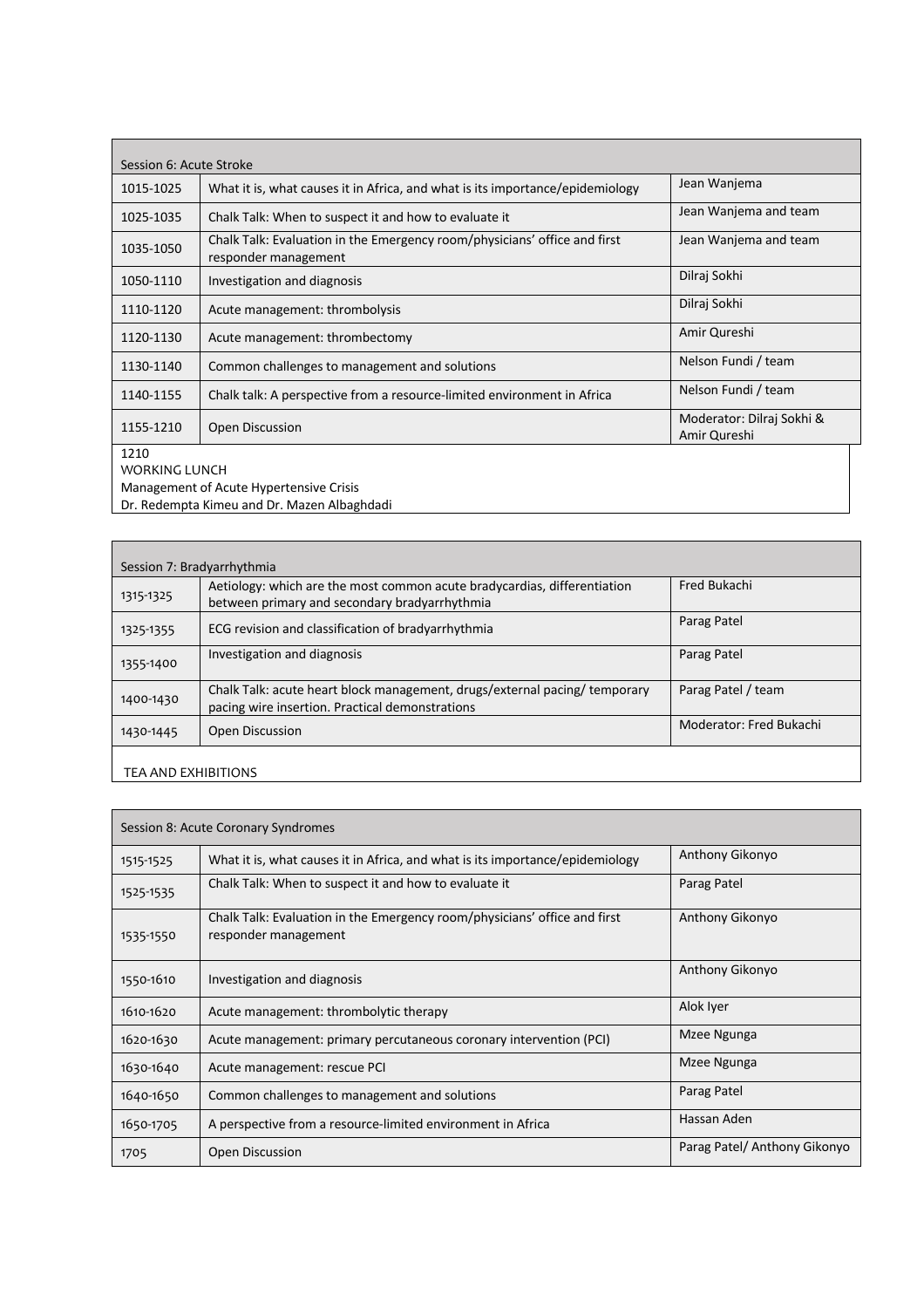### **Skills stations** – May 6<sup>th</sup> & 7<sup>th</sup>

### **Station 1: ECG**

Performing and transmitting an ECG, how to read an ECG, recognition of high-risk ECGs and STEMI patterns, ECG quiz

### **Station 2: Thrombolysis**

How to administer thrombolysis, patient selection, post thrombolysis monitoring and management

### **Station 3: ACLS skills station part 1: CPR, defib, pacing, AED**

Using a defibrillator/external pacing, cardioversion, AED

**Station 4: ACLS skills station part 2: Medications, Airway, Post ROSC care** Basic life support, effective CPR, airway management ACLS medications + post-ROSC care

**Station 5: Point of care echo**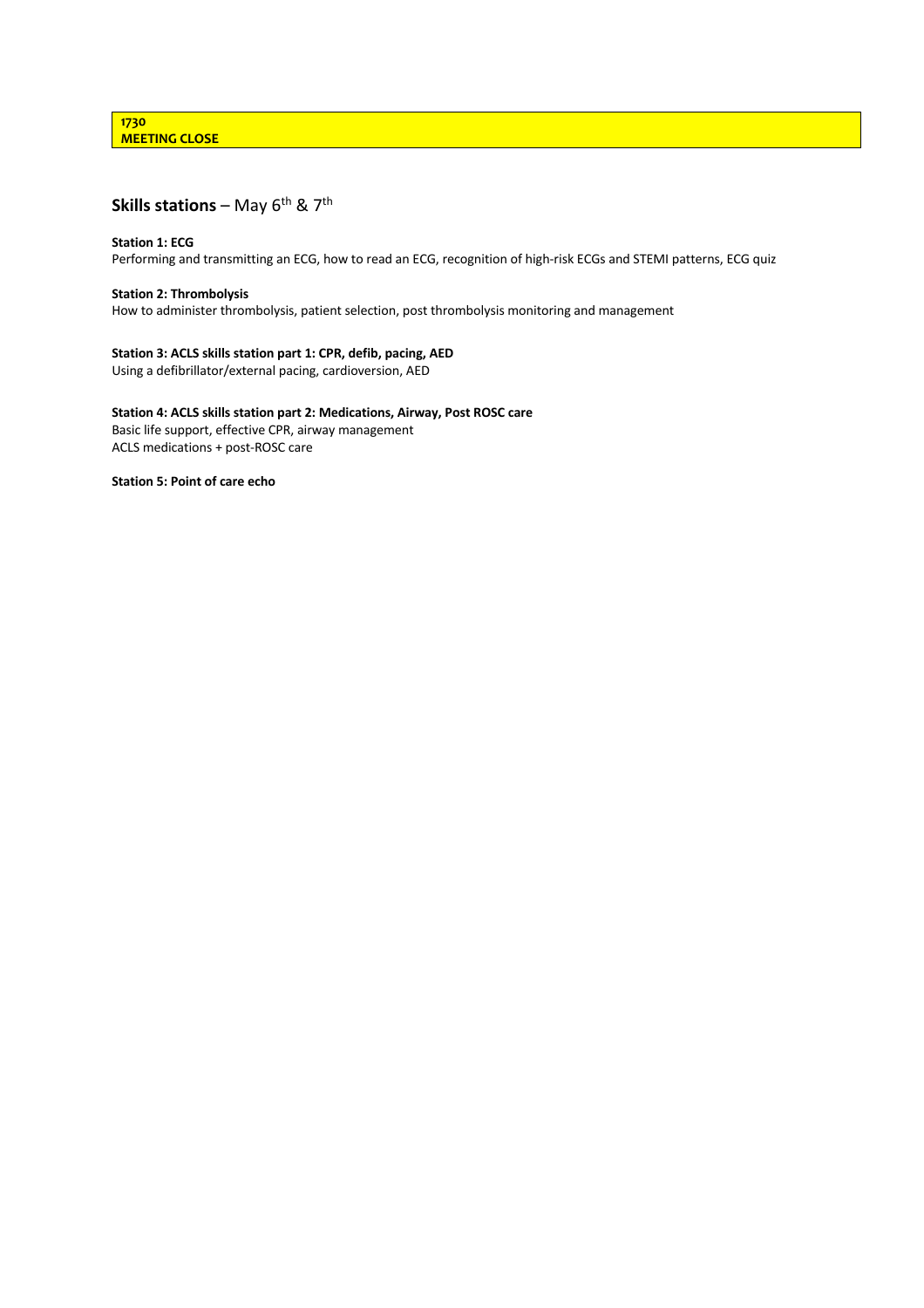# THE AFRICA STEMI TWO-DAY ECHO COURSE Wed May  $4^{th}$  – Thur May  $5^{th}$

| THE AFRICA STEMI TWO-DAY ECHO COURSE |                                                                                       |                      |  |
|--------------------------------------|---------------------------------------------------------------------------------------|----------------------|--|
| DAY ONE WEDNESDAY 4TH MAY            |                                                                                       |                      |  |
| 0700                                 |                                                                                       |                      |  |
| <b>REGISTRATION</b>                  |                                                                                       |                      |  |
| 0745                                 | What to expect from this course. Why focus on Ischemic Syndromes?                     | Njambi Mathenge      |  |
| 0800                                 | Applied cardiac morphology                                                            | Sheila Klassen       |  |
| 0840                                 | Image optimization (Live demonstration)                                               | Mike Foster          |  |
| 0910                                 | Doppler: principles 1                                                                 | Lloyd Joubert        |  |
| 0930                                 |                                                                                       |                      |  |
| <b>Morning Tea Break</b>             |                                                                                       |                      |  |
| 1000                                 | Doppler: principles 2                                                                 | Lloyd Joubert        |  |
| 1020                                 | How an echo study should be done (include live demonstration)                         | Mike Foster          |  |
| 1050                                 | Critical thinking in echocardiography                                                 | Philip Herbst        |  |
| 1130                                 | Global LV systolic function                                                           | Zesi Ngubani         |  |
| 1200                                 | Regional LV systolic function                                                         | Hasham Varwani       |  |
| 1230                                 |                                                                                       |                      |  |
| <b>WORKING LUNCH</b>                 |                                                                                       |                      |  |
|                                      | Chest wall imaging of coronary origins, coronary fistulae and anomalies - Mike Foster |                      |  |
| 1330                                 | Focus session: Which coronary is it?                                                  | Hasham Varwani       |  |
| 1355                                 | An approach to diastolic function                                                     | Steve Ommen          |  |
| 1420                                 | Focus session: Diastology cases                                                       | Selma Mohammed       |  |
| 1500                                 | Echo assessment of hypertrophy of the left ventricle                                  | Zesi Ngubani         |  |
| 1530                                 |                                                                                       |                      |  |
| <b>Afternoon Tea Break</b>           |                                                                                       |                      |  |
| 1600                                 | Interactive myocardial case 1                                                         | <b>Bernard Gersh</b> |  |
| 1620                                 | Interactive myocardial case 2                                                         | David Dudzinski      |  |
| 1640                                 | Interactive myocardial case 3                                                         | Chris Longenecker    |  |
| 1700                                 |                                                                                       |                      |  |
| 1700                                 | Echo assessment of thrombus of the left ventricle and the role of<br>contrast         | Hasham Varwani       |  |
| 1730                                 | Echocardiography and the Echo Lab                                                     | Gerald Bloomfield    |  |
| 1800                                 |                                                                                       |                      |  |
| End of day one                       |                                                                                       |                      |  |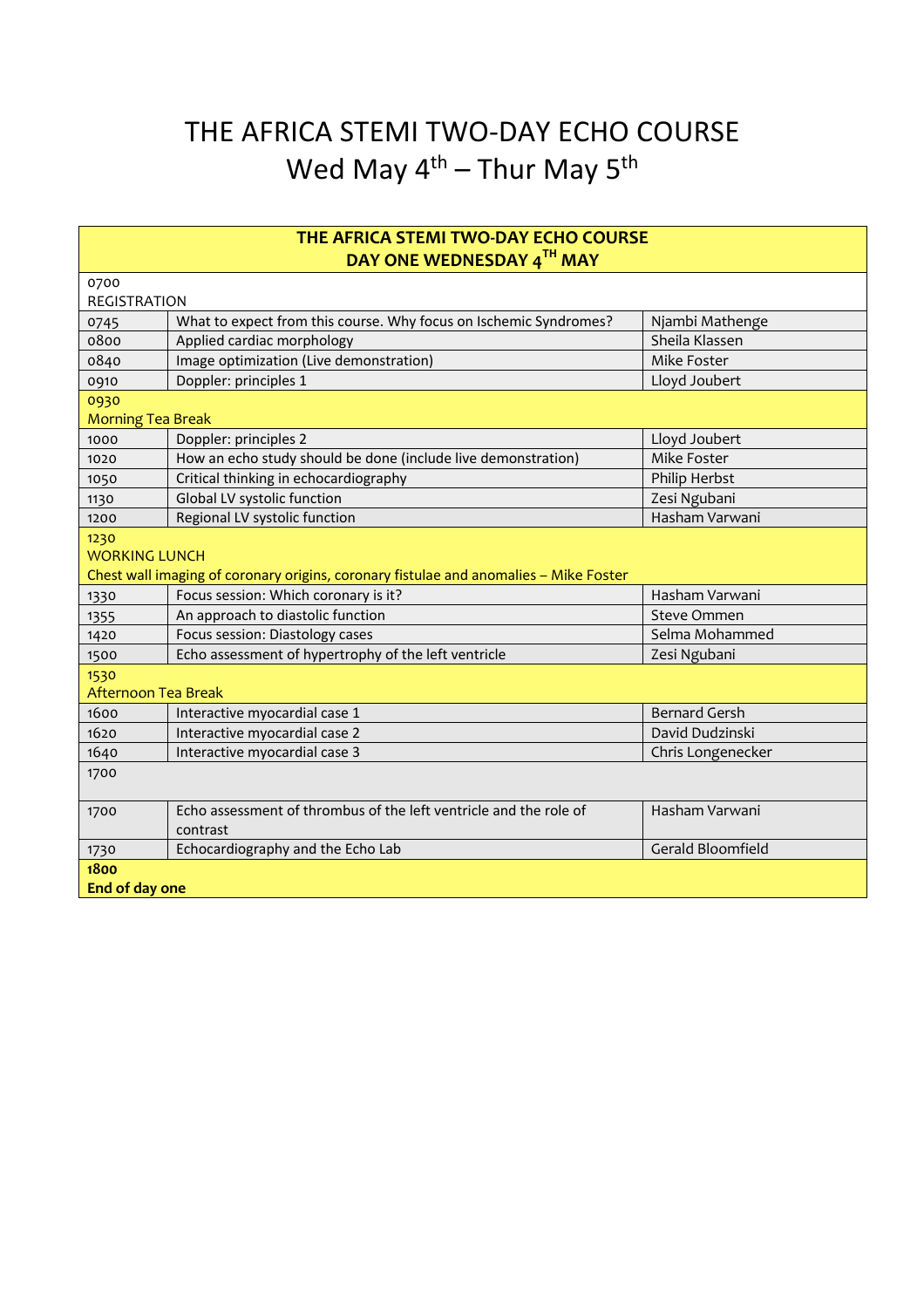| DAY TWO THURSDAY 5TH MAY                 |                                                                                                                                                                      |                                                                                  |  |
|------------------------------------------|----------------------------------------------------------------------------------------------------------------------------------------------------------------------|----------------------------------------------------------------------------------|--|
| 0700                                     |                                                                                                                                                                      |                                                                                  |  |
| <b>REGISTRATION</b>                      |                                                                                                                                                                      |                                                                                  |  |
|                                          | Clinical syndromes that can mimic ischemic heart disease in presentation                                                                                             |                                                                                  |  |
| 0800                                     | Aortic stenosis presenting with angina quality chest pain. Case vignette.                                                                                            | Njambi Mathenge                                                                  |  |
| 0815                                     | Aortic stenosis - Evaluation by echo to guide management                                                                                                             | Ntobeko Ntusi                                                                    |  |
| 0845                                     | Aortic regurgitation presenting with angina quality chest pain. Case<br>vignette.                                                                                    | Zaid Almarzooq                                                                   |  |
| 0900                                     | Aortic regurgitation - Evaluation by echo to guide management                                                                                                        | Sheila Klassen                                                                   |  |
| 0930                                     | Aortic dissection - How to recognise aortic dissection using transthoracic<br>echo                                                                                   | Ntobeko Ntusi                                                                    |  |
| 1000                                     | Case vignette: pulmonary embolism - how to recognise PE on echo,<br>assessment of right heart for prognosis in PE, and how to use it to guide<br>management (20 min) | Mzee Ngunga                                                                      |  |
| 1020                                     | Assessment of the right heart (30 min)                                                                                                                               | Tsungi Chipamunga                                                                |  |
| 1050<br>Morning Tea Break                |                                                                                                                                                                      |                                                                                  |  |
|                                          | Complications of MI: Structural consequences of coronary artery disease                                                                                              |                                                                                  |  |
| 1100                                     | Ischemic mitral regurgitation, papillary muscle dysfunction and papillary<br>muscle rupture - recognising the problem and making decisions<br>accordingly            | Mazen Albaghdadi                                                                 |  |
| 1130                                     | Mitral regurgitation: evaluation of severity by echo to guide management                                                                                             | Sheila Klassen                                                                   |  |
| 1200                                     | Atlas of memorable cases.                                                                                                                                            | Selma Mohammed<br>Tom Gilliland<br>Mzee Ngunga<br>Zaid Almarzooq<br>Fred Bukachi |  |
| 1300<br><b>WORKING LUNCH</b>             |                                                                                                                                                                      |                                                                                  |  |
| <b>STRESS ECHO</b>                       |                                                                                                                                                                      |                                                                                  |  |
|                                          | Panel/Moderator: Mohamed Jeilan                                                                                                                                      |                                                                                  |  |
| 1330                                     | Ischemia testing in CAD using stress echo                                                                                                                            | Derek Chin                                                                       |  |
| 1415                                     | Focus session: Atlas of stress echo with corroborative coronary<br>angiography                                                                                       | Derek Chin                                                                       |  |
| 1445                                     | Interactive stress echo case 1 - Ischemic Cardiomyopathy                                                                                                             | Derek Chin                                                                       |  |
| 1500                                     | Interactive stress echo case 2 - Aortic Stenosis                                                                                                                     | Derek Chin                                                                       |  |
| 1515                                     |                                                                                                                                                                      |                                                                                  |  |
| <b>Afternoon Tea Break</b>               |                                                                                                                                                                      |                                                                                  |  |
|                                          | <b>CLINICAL CASES OF INTEREST</b>                                                                                                                                    |                                                                                  |  |
| 1545                                     | Interesting cases                                                                                                                                                    | Mike Foster                                                                      |  |
| 1615                                     | Cardiac source of embolus - Mass                                                                                                                                     | David Jankelow                                                                   |  |
| 1630                                     | Cardiac sources of embolus - Endocarditis                                                                                                                            | Ntobeko Ntusi                                                                    |  |
| 4D ECHOCARDIOGRAPHY                      |                                                                                                                                                                      |                                                                                  |  |
| 1645                                     | 4D ECHOCARDIOGRAPHY - An outline of its current use                                                                                                                  | Alfonso Pecoraro                                                                 |  |
| 1715                                     | Atlas of memorable cases                                                                                                                                             | Jonathan Byrne<br>Fred Bukachi                                                   |  |
| 1800<br>Vote of thanks and end of course |                                                                                                                                                                      |                                                                                  |  |

**THE AFRICA STEMI TWO-DAY ECHO COURSE**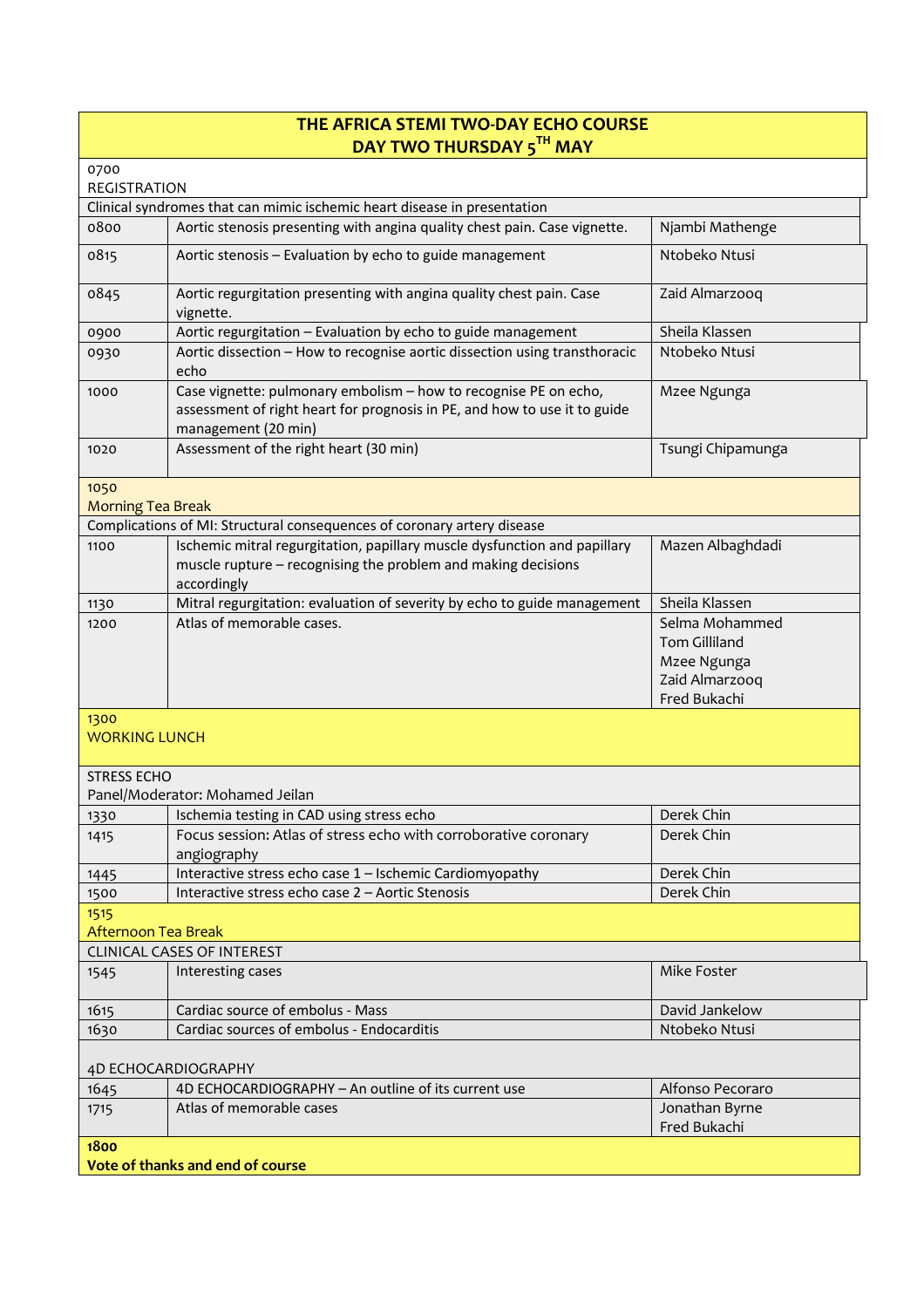# THE AFRICASTEMI ONE-DAY ACUTE CORONARY INTERVENTIONAL SUITE

| <b>Thursday MAY 5th</b> |                                                                                                                  |                                                                                                  |
|-------------------------|------------------------------------------------------------------------------------------------------------------|--------------------------------------------------------------------------------------------------|
|                         | <b>Acute Coronary Interventional Suite</b>                                                                       |                                                                                                  |
| 0700<br>REGISTRATION    |                                                                                                                  |                                                                                                  |
|                         | Session 1                                                                                                        | Awad Mohamed/ Sajidah Khan                                                                       |
| 0745                    | Introduction                                                                                                     | Awad Mohamed                                                                                     |
| 0800                    | ACS intervention in Africa: Current status and trends.                                                           | Habib Gamra                                                                                      |
| 0815                    | Unusual ECGs and presentations that mimic MI in the Covid era.                                                   | Zaid Almarzooq                                                                                   |
| 0830                    | Acute coronary syndrome diagnosis without coronary angiography.<br>Decision making using CT angiography and MRI. | Kevin Ombati                                                                                     |
| 0850                    | Open discussion                                                                                                  | Sajidah Khan                                                                                     |
| 0910                    | An African ACS case. Asking the experts                                                                          | Yemi Johnson<br>(The Experts: Mohsen Gaballa,<br>Jonathan Byrne, Robert Mvungi,<br>Nashwa Ahmed) |
|                         | Session 2                                                                                                        | Charles Kariuki / Ahmed Suliman                                                                  |
| 0940                    | High bleeding risk and ACS. Drugs and technologies to help manage this.                                          | Chris Granger                                                                                    |
| 1000                    | DOACs and ACS: unpacking the trial evidence. Indications, dosing, duration.                                      | Sajidah Khan                                                                                     |
| 1020                    | Chalk Talk: Are all stents the same? Are all DOACs the same?                                                     | Mohamed Jeilan                                                                                   |
| 1035                    | A memorable ACS case                                                                                             | Ahmed Suliman                                                                                    |
| 1050                    | Open Discussion                                                                                                  |                                                                                                  |
| 1100                    | <b>TEA BREAK AND EXHIBITIONS</b>                                                                                 |                                                                                                  |
|                         | Session 3                                                                                                        | Mohsen Gaballa/ David Kettles                                                                    |
| 1130                    | How I approach ACS presenting with left main disease.                                                            | Kamal Chitkara                                                                                   |
| 1145                    | How I approach ACS presenting with multi-vessel disease.                                                         | Jonathan Byrne                                                                                   |
| 1200                    | The African problem of ACS in coronary ectasia.                                                                  | David Kettles                                                                                    |
| 1215                    | Heavy thrombus burden in ACS. Defer or not defer. Presenting an African<br>approach                              | Awad Mohamed                                                                                     |
| 1230                    | Heavy calcium in ACS.                                                                                            | Jonathan Byrne                                                                                   |
| 1245                    | Open Discussion                                                                                                  |                                                                                                  |
| 1300                    |                                                                                                                  |                                                                                                  |
| <b>WORKING LUNCH</b>    |                                                                                                                  |                                                                                                  |
|                         | Session 4                                                                                                        | Martin Murage / Kamal Chitkara                                                                   |
| 1400                    | ACS affecting bifurcating vessels. A stepwise approach.                                                          | Awad Mohamed                                                                                     |
| 1420                    | A memorable case                                                                                                 | <b>Bernard Gitura</b>                                                                            |
| 1435                    | A memorable case                                                                                                 | Sajidah Khan                                                                                     |
| 1450                    | Open Discussion                                                                                                  |                                                                                                  |
|                         | Session 5                                                                                                        |                                                                                                  |
| 1500                    | Spontaneous coronary artery dissection (SCAD) in Africa                                                          | Awad Mohamed                                                                                     |
| 1520                    | Two SCAD cases that teach you what to do and what not to do                                                      | Jonathan Byrne                                                                                   |
| 1540                    | What to do with myocardial bridging that presents with ACS                                                       | Jose Roberto dos Santos                                                                          |
| 1550                    | Open discussion                                                                                                  |                                                                                                  |
| 1600                    | <b>TEA BREAK AND EXHIBITIONS</b>                                                                                 |                                                                                                  |
| 1630                    | State of the art-How to prevent and manage complications                                                         | David Kettles                                                                                    |
| 1650                    | Complications in ACS intervention by Kamal Chitkara - Interactive session                                        | Kamal Chitkara                                                                                   |
| 1730                    | A letter from America                                                                                            | Azeem Latib/ Harun Otieno                                                                        |
|                         | 1800 Thank you and farewell. End of programme                                                                    |                                                                                                  |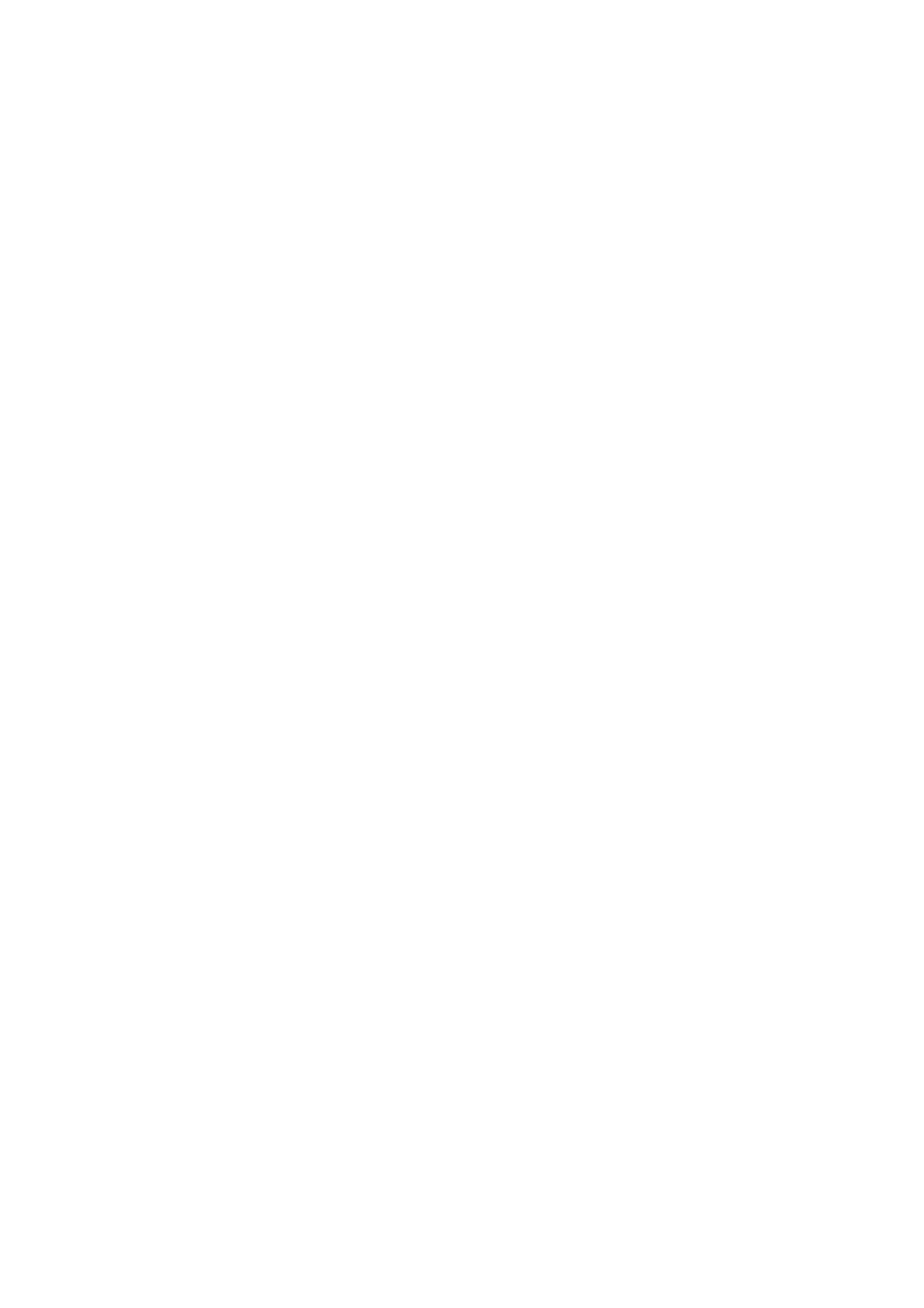# Africa STEMI LIVE!- THE HEART OF AFRICA DAY 1: MAY 6TH 2022

| <b>FRIDAY MAY 6th</b><br><b>Africa STEMI LIVE! /</b><br><b>The Heart of Africa</b> |                                                                                                                                                       |                                        |                                                                                                                                                                                                                       |
|------------------------------------------------------------------------------------|-------------------------------------------------------------------------------------------------------------------------------------------------------|----------------------------------------|-----------------------------------------------------------------------------------------------------------------------------------------------------------------------------------------------------------------------|
| 0700<br><b>REGISTRATION</b>                                                        |                                                                                                                                                       |                                        |                                                                                                                                                                                                                       |
|                                                                                    | Session 1<br><b>STEMI Live!</b>                                                                                                                       |                                        |                                                                                                                                                                                                                       |
| 0800-0920                                                                          | A challenge for the experts!<br><b>STEMI Live!</b>                                                                                                    | <b>Case Presenter:</b><br>Sajidah Khan | <b>Moderators:</b><br>Sajidah Khan<br>Awad Mohamed<br>Mohamed Jeilan                                                                                                                                                  |
| 0920-0940                                                                          | The Evolving Epidemiology of ACS                                                                                                                      | Ahmed Suliman                          | <b>Audience Experts:</b>                                                                                                                                                                                              |
| 0940-1000                                                                          | Social Differences in ACS Management                                                                                                                  | Nashwa Ahamed                          | Ahmed Suliman<br>Anthony Gikonyo<br>David Kettles<br>Emmy Okello<br>Irene Njeri<br>Jonathan Byrne<br>Kevin Ndede<br>Kieran Mwazo                                                                                      |
| 1000-1020                                                                          | Clinical trials in ACS I would like to see in Africa                                                                                                  | Chris Granger                          | Khuzeimah Khanbhai<br>Lois Wagana<br>Mohsen Gaballa                                                                                                                                                                   |
| 1020-1040                                                                          | Open discussion                                                                                                                                       |                                        | Nadeem Sheikh<br>Yemi Johnson                                                                                                                                                                                         |
| 1040-1100                                                                          | Chronic coronary syndromes including the newest<br>data from the ISCHEMIA trial.                                                                      | <b>Bernard Gersh</b>                   |                                                                                                                                                                                                                       |
| 1045-1100                                                                          | Discussion                                                                                                                                            | Sajidah Khan<br>Awad Mohamed           |                                                                                                                                                                                                                       |
| 1100                                                                               | TEA BREAK AND EXHIBITIONS                                                                                                                             |                                        |                                                                                                                                                                                                                       |
|                                                                                    | Session 2<br>Innovators and Resuscitators                                                                                                             |                                        |                                                                                                                                                                                                                       |
| 1140-1200                                                                          | Disruptive technology, artificial intelligence and<br>the digital era.                                                                                | David Jankelow                         | <b>Moderators:</b><br>Jonathan Byrne<br>Njambi Mathenge<br>Mohamed Jeilan<br><b>Audience Experts:</b><br><b>Bernard Samia</b><br>Charit Bhograj<br>Charles Kamotho<br>Daniel Nduiga<br>David Kettles<br>Mohamed Salim |
| 1200-1220                                                                          | Ischemic cardiomyopathy and its poor prognosis.<br>Heart transplant using animal organs: the<br>beginning of the end? Or the end of the<br>beginning? | Selma Mohammed                         |                                                                                                                                                                                                                       |
| 1220-1250                                                                          | KEYNOTE: Cardiovascular care in resource limited<br>settings                                                                                          | Elijah Ogola                           |                                                                                                                                                                                                                       |
| 1250-1310                                                                          | Do we need new trials of old therapies?                                                                                                               | <b>Bernard Gersh</b>                   |                                                                                                                                                                                                                       |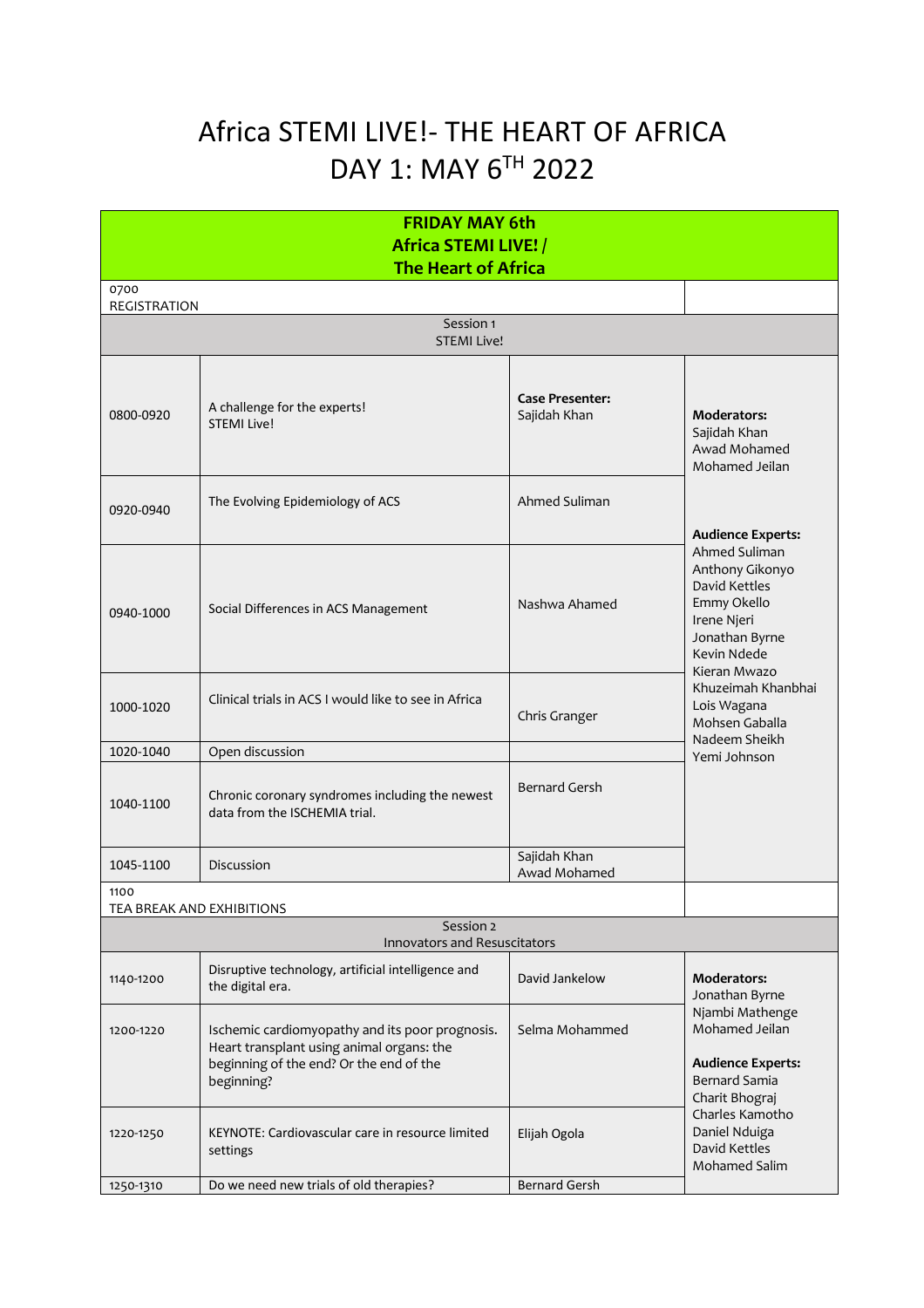| 1310-1330          | Are wearable devices the new frontier in<br>quantification of lifestyle risk factors?          | Romit Bhattacharya      |                         |
|--------------------|------------------------------------------------------------------------------------------------|-------------------------|-------------------------|
|                    |                                                                                                |                         |                         |
| 1330-1345          | <b>Discussion</b>                                                                              |                         |                         |
| 1345<br>LUNCH      |                                                                                                |                         |                         |
|                    | Session 3                                                                                      |                         |                         |
|                    | Heart Failure (HF) Live!                                                                       |                         |                         |
| 1445-1500          | The clinical role of the new antidiabetic agents                                               | Chris Granger           |                         |
| 1500-1520          | Clinical trials in (ischemic) HF I would like to see in<br>Africa                              | Amam Mbakwem            | <b>Moderators</b>       |
|                    |                                                                                                | Case presenter:         | David Kettles           |
|                    |                                                                                                | Swaleh Misfar           | Swaleh Misfar           |
|                    | A challenge for the experts - Decision making in<br>Heart failure Live! A case of ischemic HF. |                         | Hasham Varwani          |
|                    |                                                                                                | <b>Moderators:</b>      |                         |
|                    |                                                                                                | David Kettles, Hasham   | <b>Audience Experts</b> |
|                    |                                                                                                | Varwani, Swaleh Misfar  | Charles Kariuki         |
| 1530-1630          |                                                                                                |                         | Daniel Nduiga           |
|                    |                                                                                                | <b>Experts:</b>         | Daniel Gikonyo          |
|                    |                                                                                                | Charles Kariuki, Amam   | Elijah Ogola            |
|                    |                                                                                                | Mbakwem, Anders Barasa, | Miriam Gatehi           |
|                    |                                                                                                | Sheila Klassen, Sajidah | <b>Mohamed Salim</b>    |
|                    |                                                                                                | Khan                    | Nancy Kunyiha           |
|                    |                                                                                                |                         | Vinesh Vaghela          |
| 1630-1700          | Future approaches to Heart Failure management                                                  | John McMurray           |                         |
| 1700-1715          | Should we be starting a conversation in Africa on                                              | Justin Ezekowitz        |                         |
|                    | Vericiguat? Does it apply to ischemic HF?                                                      |                         |                         |
| 1715-1730          | Open Discussion                                                                                |                         |                         |
| 1730-1745          | The landmark SODIUM-HF trial. Salt restriction in                                              | Justin Ezekowitz        | <b>Moderators</b>       |
|                    | HF. What question did it answer? Does it apply to                                              |                         | David Kettles           |
|                    | ischemic HF?                                                                                   |                         | Swaleh Misfar           |
| 1745-1800          | New developments in the management of Heart                                                    |                         | Hasham Varwani          |
|                    | Failure with preserved Ejection Fraction (HFpEF)                                               | Selma Mohammed          |                         |
| 1800-1830          | Open Discussion                                                                                |                         |                         |
| 1830               |                                                                                                |                         |                         |
| <b>EXHIBITIONS</b> |                                                                                                |                         |                         |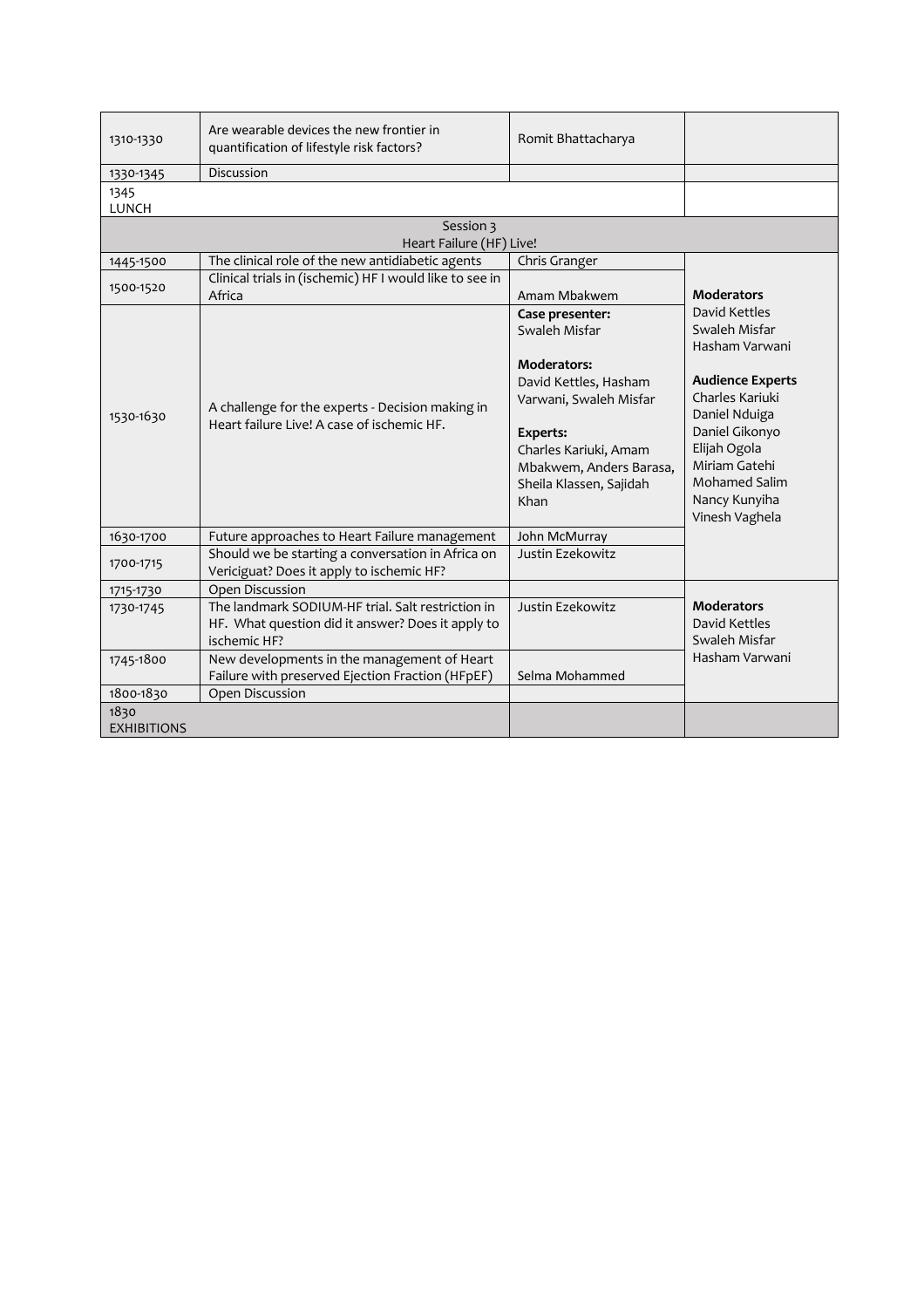| <b>FRIDAY MAY 6th</b>                              |                                                                                                            |                            |                                                   |  |  |
|----------------------------------------------------|------------------------------------------------------------------------------------------------------------|----------------------------|---------------------------------------------------|--|--|
| <b>Africa STEMI LIVE! /</b>                        |                                                                                                            |                            |                                                   |  |  |
| <b>The Heart of Africa</b>                         |                                                                                                            |                            |                                                   |  |  |
| Afternoon Parallel session (meeting Rm 6)          |                                                                                                            |                            |                                                   |  |  |
| Session 3b<br>The African Data and Experience Zone |                                                                                                            |                            |                                                   |  |  |
| 1500-1515                                          | The impact of Government backing from an<br>African STEMI PCI program                                      | Awad Mohamed               | <b>Moderators</b><br>Ahmed Suliman<br>Emmy Okello |  |  |
| 1515-1530                                          | Digital ECG systems initiative - an opportunity in<br>Africa for ACS management and research               | Charit Bhograj             |                                                   |  |  |
| 1530-1545                                          | Participation in RCTs - what you need to know                                                              | Kevin Onyango              |                                                   |  |  |
| 1545-1600                                          | The Kenyan Three Counties ACS project - an<br>update                                                       | Hassan Aden                |                                                   |  |  |
| 1600-1615                                          | What is an Acute Coronary Syndrome centre of<br>excellence?                                                | <b>Boniface Mativa</b>     |                                                   |  |  |
| 1615-1630                                          | Genetics of CV disease in Africa: current status<br>and future directions                                  | Ntobeko Ntusi              |                                                   |  |  |
| 1630-1645                                          | Developing and disseminating local guidelines on<br>CVD management. A Kenya Cardiac Society<br>initiative. | <b>Bernard Gitura</b>      |                                                   |  |  |
| 1645-1700                                          | Challenges managing ACS in Angola                                                                          | Jose Roberto dos<br>Santos |                                                   |  |  |
| 1700<br><b>DISCUSSIONS</b>                         |                                                                                                            |                            |                                                   |  |  |
| 1730-1745                                          | The Uganda Heart Institute project - 10 years<br>later. Challenges and opportunities                       | Emmy Okello                | <b>Moderators</b><br>Ahmed Suliman<br>Emmy Okello |  |  |
| 1745-1800                                          | Strengthening CV health systems in Ghana                                                                   | Alfred Doku                |                                                   |  |  |
| 1800-1815                                          | Decentralizing echo diagnosis in Rwanda and<br>other African countries                                     | Sheila Klassen             |                                                   |  |  |
| 1815-1830                                          | Setting up an ACS registry - a toolkit that can be<br>useful in Africa                                     | Thomas Alexander           |                                                   |  |  |
| 1830<br><b>EXHIBITIONS</b>                         |                                                                                                            |                            |                                                   |  |  |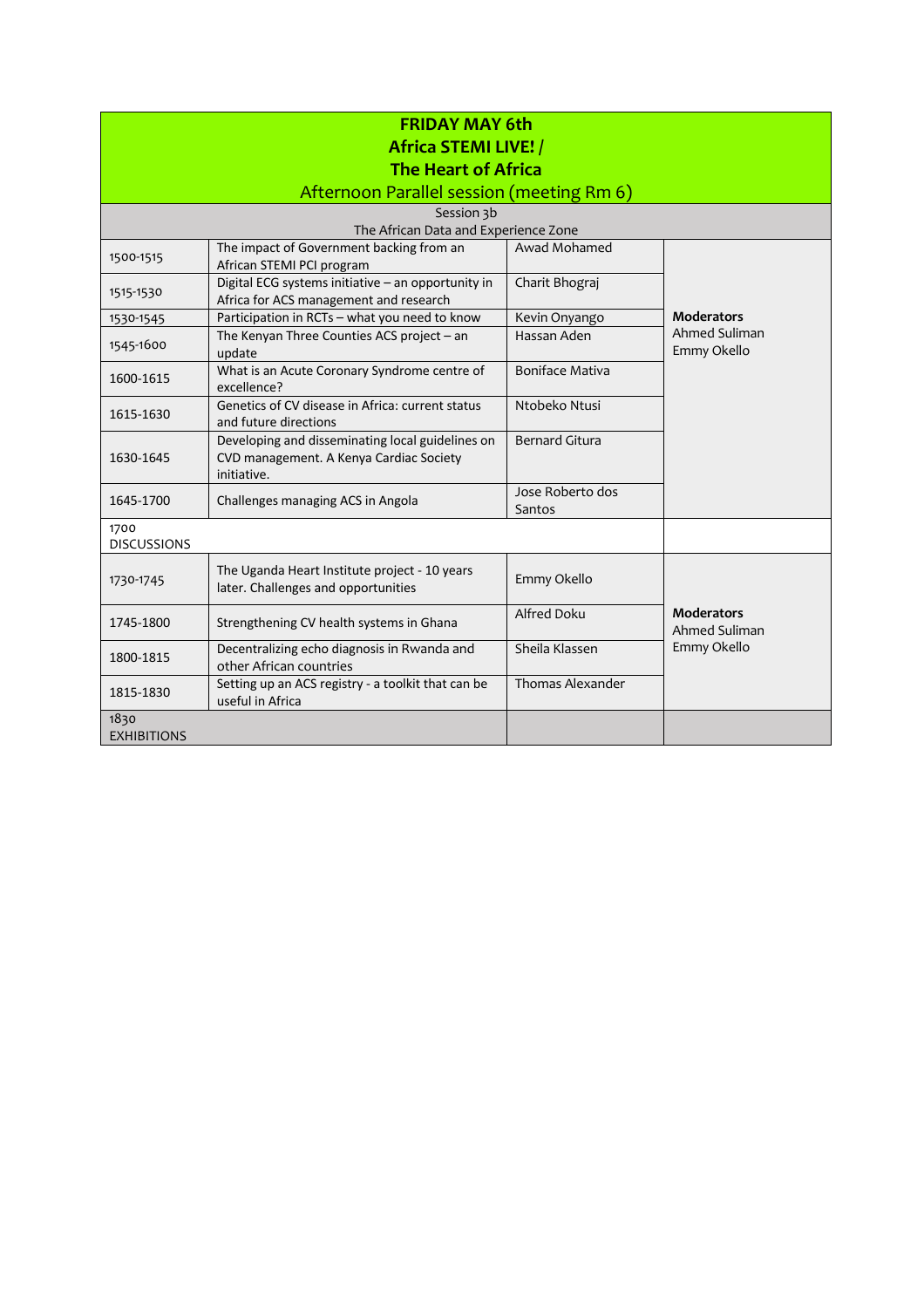# HEART OF AFRICA/ AfricaSTEMI LIVE! DAY 2: MAY 7TH 2022

### **SATURDAY MAY 7th AfricaSTEMI LIVE! / The Heart of Africa**

| 0700                |                                                                                                          |                        |                                           |
|---------------------|----------------------------------------------------------------------------------------------------------|------------------------|-------------------------------------------|
| <b>REGISTRATION</b> | Session 4                                                                                                |                        |                                           |
|                     | Covid-19, ACS and thrombosis                                                                             |                        |                                           |
| 0800-0815           | The Covid Acute coronary syndrome registry                                                               | Mzee Ngunga            |                                           |
| 0815-0830           | Myocarditis related to Covid-19                                                                          | Selma Mohammed         | <b>Moderators</b>                         |
| 0830-0855           | The long-term cardiovascular effects of Covid.                                                           | <b>Bernard Gersh</b>   | Erick Njenga                              |
| 0855-0910           | Discussion                                                                                               | Felix Riunga/ Marybeth | Kamal Chitkara                            |
|                     |                                                                                                          | Maritim/ Jumaa Bwika   | Irene Njeri                               |
| 0910-0930           | Pharmacological management of pulmonary                                                                  | Speaker tbc            |                                           |
|                     | thromboembolism                                                                                          |                        | <b>Audience Experts</b>                   |
| 0930-0945           | STATE OF THE ART: Novel technologies in the                                                              | Mazen Albaghdadi       | Felix Riunga                              |
|                     | interventional management of pulmonary                                                                   |                        | Charles Kariuki                           |
|                     | embolism                                                                                                 |                        | Marybeth Maritim                          |
| 0945-1000           | STATE OF THE ART: Interventional management                                                              | Robert Mathenge        | Reena Shah                                |
|                     | of superficial venous disease                                                                            |                        | Nadeem Sheikh                             |
| 1000-1030           | Discussion                                                                                               | Laura Kirui/ Jumaa     | Jumaa Bwika<br>Laura Kirui                |
|                     |                                                                                                          | Bwika/ Charles Kariuki | <b>Thomas Luscher</b>                     |
|                     |                                                                                                          |                        |                                           |
|                     |                                                                                                          |                        |                                           |
| 1030                |                                                                                                          |                        |                                           |
|                     | TEA BREAK AND EXHIBITIONS                                                                                |                        |                                           |
|                     | Session 5                                                                                                |                        |                                           |
|                     |                                                                                                          |                        |                                           |
| 1130-1150           | The correct way to manage left ventricular                                                               | Chris Granger          |                                           |
|                     | thrombus                                                                                                 |                        | <b>Moderators</b>                         |
|                     | STATE OF THE ART: Acute cardioembolic stroke.                                                            |                        | Yubrine Moraa                             |
| 1150-1210           | Before you get to the cathlab                                                                            | Dilraj Sokhi           | Erick Njenga                              |
|                     |                                                                                                          |                        |                                           |
| 1210-1240           | STATE OF THE ART: Intervention by cardiologists to                                                       | Mark Ableson           | <b>Audience Experts</b><br>Anthony Ochola |
|                     | treat acute cardioembolic stroke                                                                         |                        | <b>Boniface Mativa</b>                    |
|                     |                                                                                                          |                        | Daniel Nduiga                             |
|                     |                                                                                                          |                        | Florence Keli                             |
|                     |                                                                                                          |                        | Irene Njeri                               |
|                     |                                                                                                          |                        | Judy Kwasa                                |
| 1240-1300           | <b>Open Discussion</b>                                                                                   |                        | <b>Mohamed Salim</b>                      |
|                     |                                                                                                          |                        | Sheila Maina                              |
|                     |                                                                                                          |                        |                                           |
|                     |                                                                                                          |                        |                                           |
| 1300-1400           |                                                                                                          |                        |                                           |
|                     | Preventing Stroke and Myocardial Infarction: Hypertension management and RAAS blockade beyond BP control |                        |                                           |
| Prof Elijah Ogola   |                                                                                                          |                        |                                           |
|                     | SATELLITE SYMPOSIUM LUNCH                                                                                |                        |                                           |
|                     | Session 6                                                                                                | Bernard Gitura/ Mzee   |                                           |
|                     | Beyond the heart                                                                                         | Ngunga                 |                                           |
| 1430                | The Future of Drugs: From herbs and pills to<br>nucleotide acids                                         | Thomas Luscher         | <b>Moderators</b>                         |
| 1450                | The Art of the Deal: How to keep patients on the                                                         | Chris Granger          | Jonathan Byrne                            |
|                     | tablets they need                                                                                        |                        | Kamal Chitkara                            |